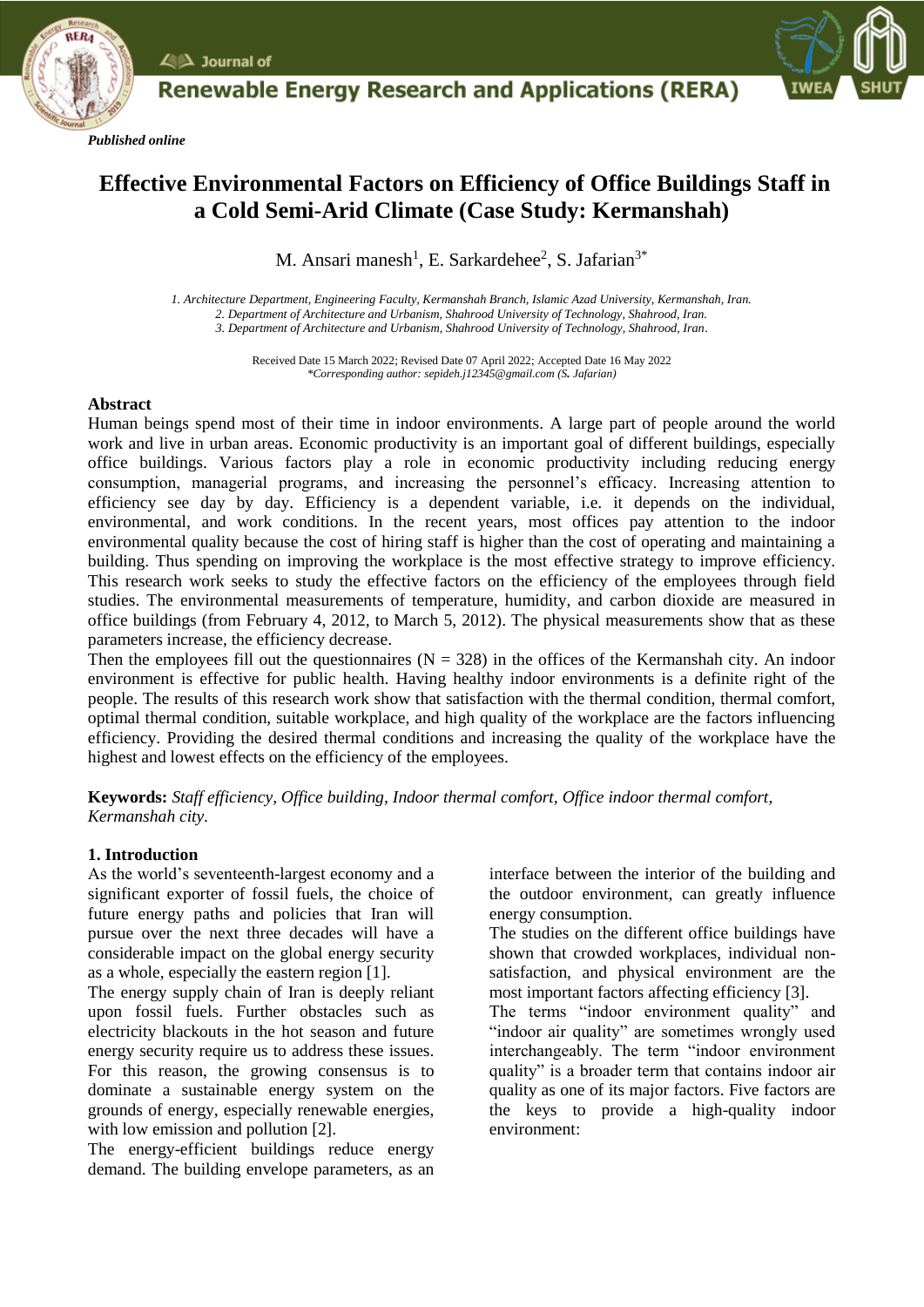1- indoor air quality and ventilation, 2- thermal comfort, 3- acoustic and noise, 4- lighting, 5 visual perception [4-5].

The indoor environment quality is an important aspect of office buildings. According to the employees working in these buildings, the best environment is the environment that creates no complaint (illness or injury). According to the evaluation instructions, the workplace should be designed and constructed in a way that poses no threat to its habitants. According to the definition of the World Health Organization (WHO) [6], health is the desired physical, mental, and social condition, not only the lack of physical illness [7]. Based on field and laboratory studies, the quality of the indoor environment affects the efficiency of the employees. The illnesses will influence the efficiency and the work time of the people, which will have serious economic outcomes for the countries. The studies on the hundreds of large office buildings throughout the world have shown that their indoor environment quality is average, and many employees are dissatisfied with the workplace and some of them suffer from the illnesses caused by the office building [8].

Without a doubt, an unhealthy indoor environment leads to a reduction in efficiency and an increase of absence caused by illness [7]. The studies have shown that the salary of the office employees is several times the cost of operating a building in a developed country. Therefore, even a minor progress in the efficiency due to improving the quality of the indoor environment can lead to a sustainable economic interest since the studies have shown that the thermal environment has a direct effect on the mental work. Besides, Fisk and Rosafeld have estimated that the thermal improvement of office buildings in the United States has increased the efficiency up to 0.05% to 0.5%, saving 12 to 125 billion dollars per year [9]. Another study has shown that increasing the efficiency up to 0.1% to 2% can have a significant effect on the interests of the company [3]. Another research work in Norway by Skaret has shown that increasing the efficiency caused by improving the quality of the indoor environment could be 10 to 100 times of the costs related to operating and maintaining the building [10]. It is necessary to mention that in England and the United States, 15 million pounds and 38 million dollars are wasted due to the reduction of employees' efficiency and illnesses caused by lack of fresh air [11].

The complexity of the real environment makes the evaluation of the effect of a parameter on individual efficacy difficult since there are different parameters simultaneously that affect a

person. Besides, motivation affects the relationship between the efficiency and the environmental conditions. A motivated individual may have a good efficiency in the undesired condition. Environmental dissatisfaction has the highest effect on the efficiency compared to the job satisfaction or job stress [8]. In sum, we can say that the indoor environment of the office has a considerable effect on the efficiency of the employees. For example, the study of sustainable buildings shows that a green design strategy promotes the indoor environment quality in the offices, and leads to the comfort and better performance of the employees [10]. Therefore, this research work seeks to study the efficiency of the personnel in the office buildings of the Kermanshah city by using field studies and questionnaires.

## **2. Theopetical foundations and research background**

## **2.1. Indoor environmental quality**

The study about the direct effect of indoor environmental quality on the performance of the employees dates back to the 1920s when Maslow, like Vernon and Bedford (1926), published their works about the workplace and its requirements [11]. As stated earlier, efficiency has a direct and close relationship with the indoor environment quality but how to measure the efficiency of the employees is a challenge [12].

By reviewing 300 articles in 67 journals, conferences, and books, we identified 8 factors related to the indoor environmental quality that have a higher effect on the efficiency of the employees. These factors are thermal comfort, indoor air quality, noise and acoustic, light, place, feel vision facilities, Biophilia, and office layout [13].

The increasing concern about the efficiency of the employees has led to paying more attention to the indoor environment of the offices. Different standards consider various factors like thermal comfort, indoor air quality, hearing, and the visual environment separately. These environmental factors have a considerable combined effect on the satisfaction and efficiency of the employees. ASHRAE 10P guideline emphasized the interaction of these factors. This study was conducted by Huang *et al*. in 2011, in which the thermal environment, lighting, and acoustic parameters were measured. The satisfaction of the employees was measured by the questionnaires, and the results obtained showed that satisfaction was more related to the changes in the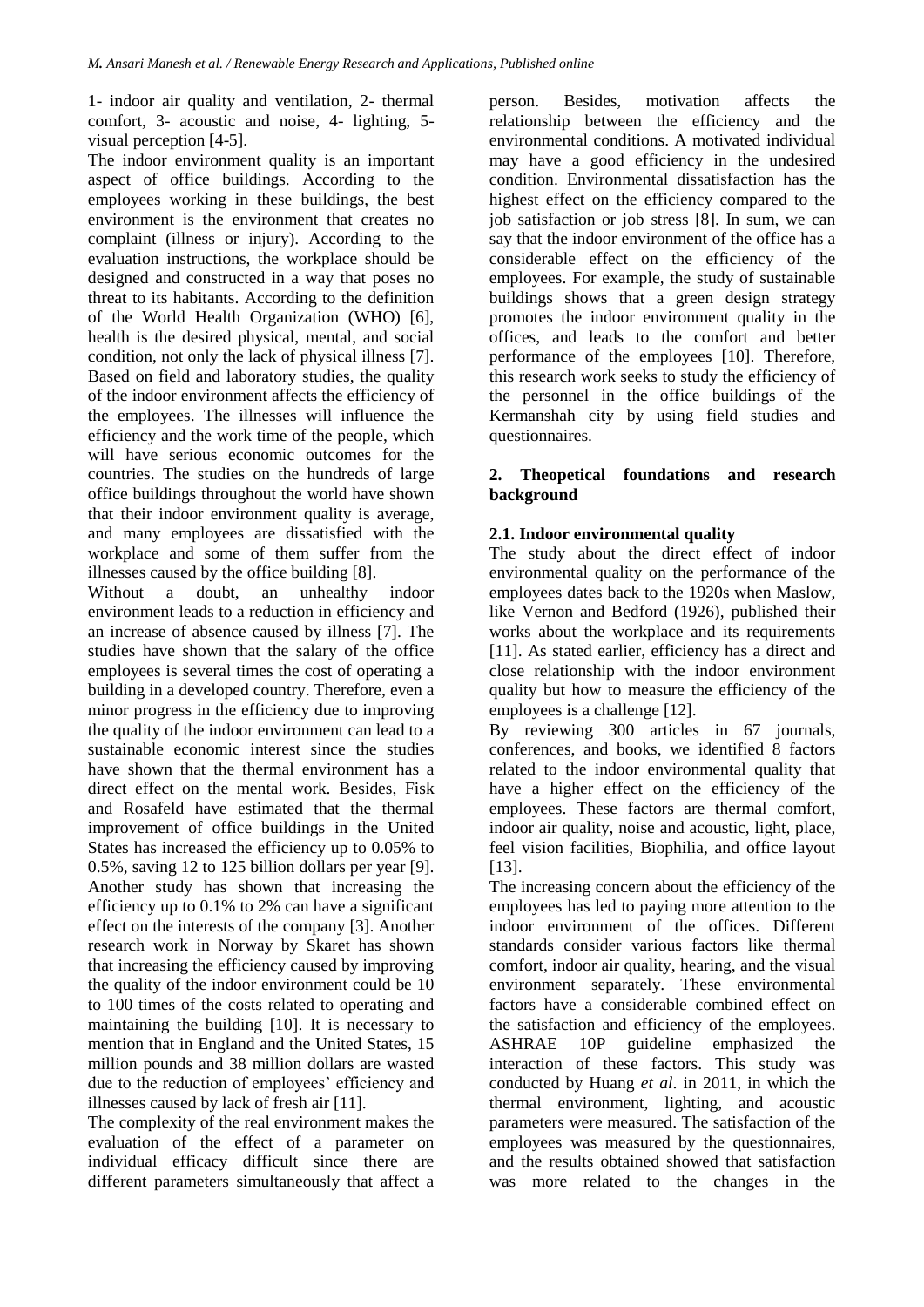temperature and noise than the changes in lighting [14].

Comparative studies by the US Environment Protection Agency (EPA) reported that indoor air quality was one of the five environmental risk factors affecting the health of the employees as well as their efficiency. Besides, noises prevent concentration, and unsuitable lighting leads to the fatigue of the eye; all of these factors affect the efficiency [14].

Bluyssen and Cox have studied the problems that lead to dissatisfaction with indoor environmental quality through a questionnaire and examining 12 buildings. The results obtained showed that these problems related to the followings factors: temperature control (78%), ventilation control (79%), light control (44%), thermal comfort  $(61\%)$ , and indoor air quality  $(dry)$   $(44\%)$  [7]. According to the studies on the 99 young adults in the test room, the following factors have a combined effect on the acceptability of the environment and efficiency of people: thermal comfort, indoor air quality, visual and hearing environment [14].

## **2.2. Temperature**

The thermal environment can cause thermal noncomfort that affects the efficiency. In the office simulated environment, this study provided enough evidence that showed that air temperature could have a significant effect on the efficiency; cold weather activates the brain and stimulates the neural system that is responsible for controlling thermal settings. The activation of sympathetic increases brain awareness, i.e. the state that needs accuracy, tolerance, and endurance [15]. Temperature and humidity are the essential factors in analyzing a building's thermal performance [16].

Therefore, the indoor air quality, like thermal comfort, has an important effect on the efficiency of the employees in office buildings. This factor may reduce the efficiency of the employees, and causes financial damages in the long term. Swings can also affect efficiency. This study aims to analyze the changes in the efficiency of the employees based on the temperature changes. The results showed that when the temperature increased, the efficiency reduced up to 0.1%. When the temperature was reduced, the efficiency improved 0% to 5.2% [17].

Temperature is generally used as the thermal environment index. In a research work about the indoor environmental quality and efficiency, Berglund *et al*. have predicted the reduction of efficiency in different temperature ranges [9].

In an experimental research work, Lan *et al*. have concluded that the efficiency is related to the lack of comfort caused by increasing the temperature. The optimal efficiency occurs when few people feel cold, i.e. when PMV is 0 to 0.5 [9]. Lan *et al*. have studied the effect of temperature (17  $^{\circ}$ C, 21  $\rm{^{\circ}C}$ , 28  $\rm{^{\circ}C}$  on the efficiency of 21 volunteers. During the test, the participants did a neural behavior computer test. Their physiological parameters like heartbeat were also measured. The results obtained showed that the lack of thermal comfort caused by high or low temperatures had negative effects on the efficiency of the employees. The lack of comfort caused by high temperatures also affected the health of the employees [12].

# **2.3. Ventilation**

Increasing ventilation increases the efficiency of the employees, restricts pollution sources, promotes air quality by cleaning it, and increases productivity up to 5-10% [8].

This study is about the effect of indoor air quality on the reduction of efficiency of office buildings equipped with air-conditioning. The results showed that the dissatisfaction caused by the indoor air quality was an important factor in determining the reduction in the efficiency. It is clear that the indoor environment plays an effective role in the public health, and having a healthy indoor environment is an integral right of the habitants. The laboratory studies also showed that increasing the ventilation rate could increase the indoor air quality and the satisfaction of the employees in the office buildings [10]. The studies in 14 cities in the US showed that natural ventilation had a considerable effect on the indoor air quality and energy consumption compared to the mechanical ventilation [18].

## **2.4. Windowing (windows)**

Solar radiation can be considered as the most important meteorological parameter that affects all the climatological and biological processes [19].

The office buildings are exposed to large loads like lighting load, equipment, and individuals. The proper design of the windows and their covers can reduce the use of lighting and mechanical system energy by about 10-40%. The window to wall ratio (WWR) influences the use of building energy and comfort of habitants through convection of heat, increasing solar heat (radiation), air leakage or ventilation, and daylight [20]. Studies in the office buildings suggest that WWR is a significant predictor of energy use for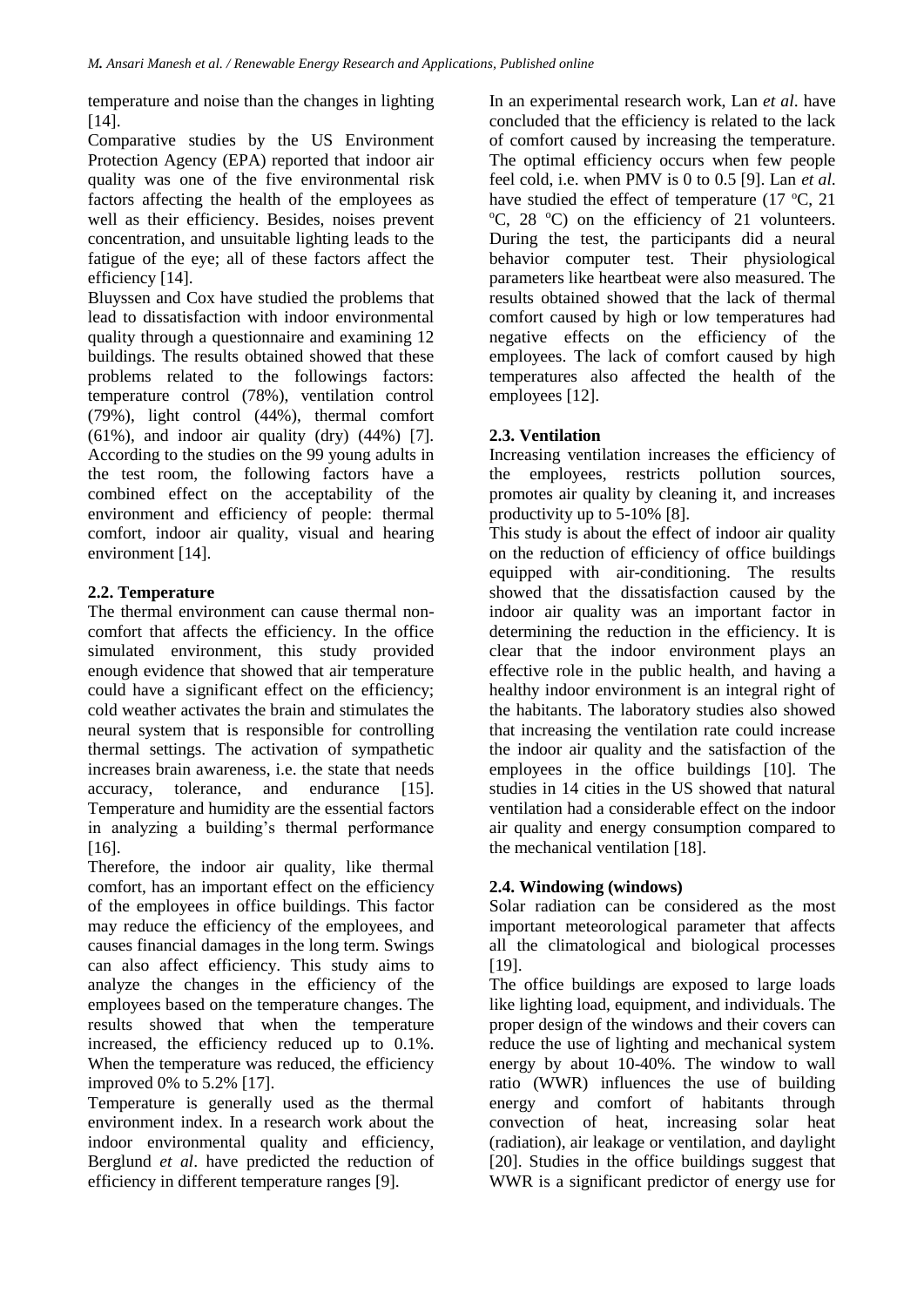cooling, and to a lesser extent lighting and ventilation [21]. The studies also showed that if daylight was the main source of lighting in indoor space, efficiency and health would significantly increase [22].

#### **2.5. Adaptive behaviors**

The case study demonstrates that the human adaptive behavior including clothing insulation changes, window adjustments, and air conditioning use has a fine seasonal sensitivity and is individual-dependent. In addition, the window-opening probability was not driven by temperature changes but rather by relative humidity variations. The window opening behavior is also affected by humidity [23].

A long-term field study on six office buildings in Japan measured the adaptation of the respondents to the indoor environment. The findings showed that the buildings with higher options for personal control tracked natural temperatures more closely [24]. Some field studies carried out in Spain [25], China, and Brazil investigated the thermal sensation in mixed-mode office buildings, and the general conclusion was that there were certain adaptive behaviors required to maintain the thermal comfort.

Particular concentrations have been on occupancy (occupant presence) [26], window-opening [27], light-switching [28], blind-adjusting [29], and clothing level adjustments [30], as a function of one, and sometimes multiple, environmental variables (e.g. indoor air temperature and vertical daylight illuminance).

#### **3. Materials and methods**

The field study methods include a questionnaire, and environmental measurement of temperature, humidity, and carbon dioxide has been used to study the effective factors on the efficiency of the employees in the Kermanshah city.

In order to more accurately assess the factors affecting the efficiency of the people in office buildings, while filling out the questionnaire, the environmental measurements were performed using the Fluke air-meter (Figure 1).

In order to determine the extent of the impact of these factors and the efficiency of the individuals using the SPSS software, this data was compared with the answers to the questionnaire.

This city is located at 34.23<sup>0</sup>N latitude and 47.03<sup>0</sup>E longitude in the cold semi-arid part of Iran. This study was conducted on 10 office buildings of this city (from February 4, 2012 to March 5, 2012) by completing 328 questionnaires. The sample size by using the Cochran formula was 328. As this city has not have a dominant building type for office buildings and the only common feature in all of these buildings is closed office space, this feature was considered in the selection of samples.



**Figure 1. Fluke 975 air-meter.**

Questions have two general forms: subjective questions (measurable variables) like age, gender, work type, etc., and objective questions like air quality, ventilation rate, acoustic, thermal comfort, efficiency, etc.

In the section on the employees' efficiency, the following items were considered:

-Effect of desired thermal condition on the efficiency

-Effect of workplace quality (lighting, ventilation, vision, etc.) on the efficiency.

-Effect of workspace on the efficiency.

-Current performance.

-Efficiency when the optimal environmental conditions are met.

The complications and illnesses caused by workplace, moisture, vision, and landscape were asked from the respondents. The scale of responding to these questions is ASHRAE 7-point thermal sense scale  $(-3 \text{ to } +3)$ , and three middle scales, i.e.  $-1$  to  $+1$ , indicate satisfaction.

Some of the key questions about how to measure the efficiency of the employees are presented in the following:

-Is providing the desired thermal condition effective in your workplace?

□Yes □Neutral □No

-Is increasing the quality of the workplace (light, vision, ventilation) effective on your efficiency?

□Yes □Neutral □No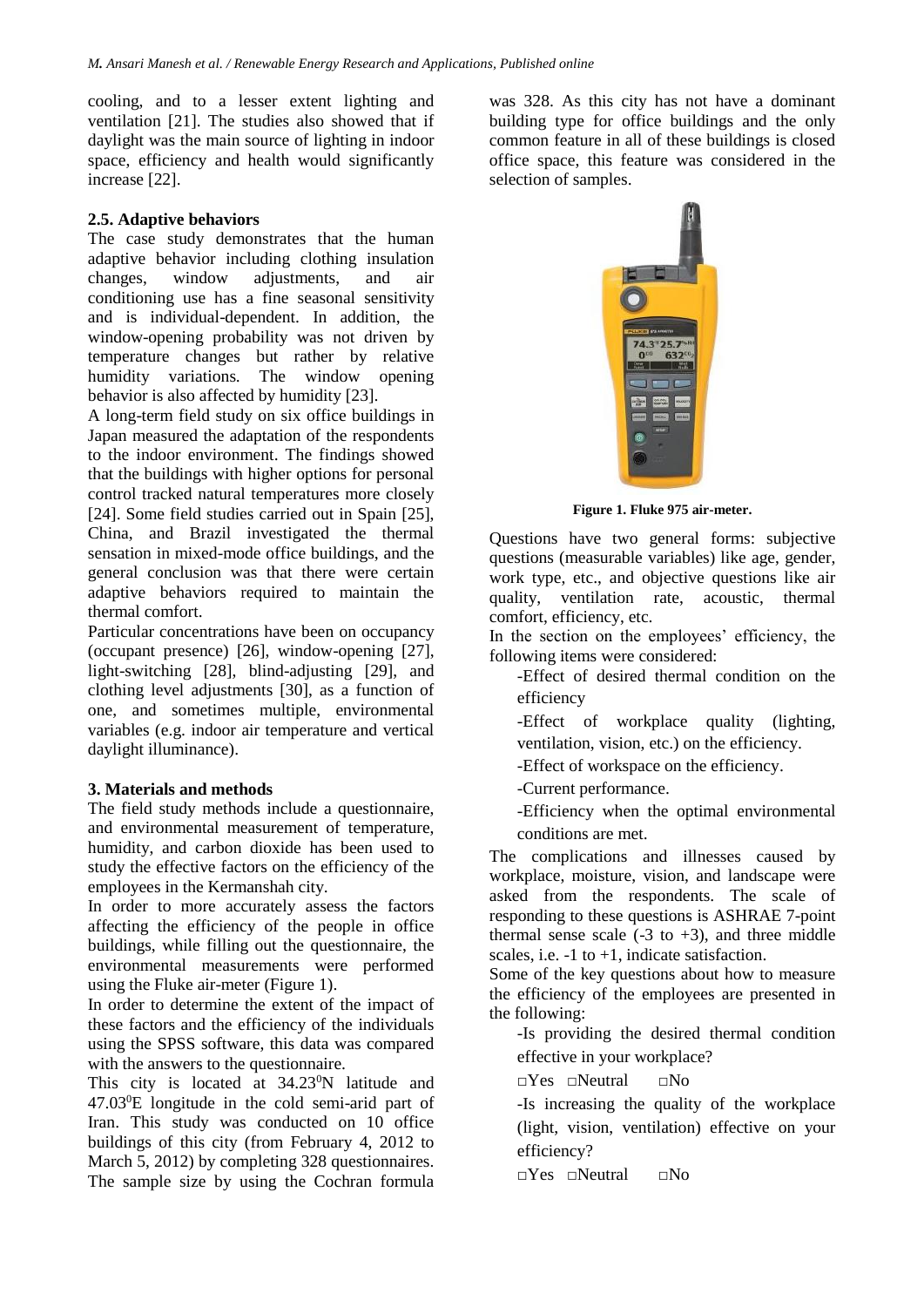-Does the design of your workplace increase your efficiency?

□Yes □Neutral □No

-How will your efficiency in your work environment be if the optimal thermal conditions are provided?

□0-20% □20-50% □50-70% □70-100% -What is your current efficiency in your workspace?

□0-20% □20-50% □50-70% □70-100%

-During the past year, which of the following symptoms and complication affects you have been related to your work environment (Table 1)?

Table 2, table 3, and table 4 are the mathematical models for the measurements and the obtained results.

As it could be seen, the Pearson correlation coefficient test was used to investigate the significant relationship between the  $CO<sub>2</sub>$  variable and the efficiency variable. The results of table 2 indicate that the correlation coefficient is -0.663 and the level of significance is 0.000, which was less than 0.05. As a result, it indicates the existence of a relation between two variables. Also due to the negative domain, it can be said that it has the opposite effect.

As it could be seen, the Pearson correlation coefficient test was used to investigate the significant relationship between the humidity variable and the efficiency variable. The results of table 3 indicate that the correlation coefficient is - 0.446 and the level of significance is 0.000, which was less than 0.05. As a result, it indicates the existence of a relation between two variables.

The results of table 4 indicate that the correlation coefficient is -0.263 and the level of significance is 0.000, which was less than 0.05. As a result, it indicates the existence of a relation between two variables.

| <b>Observed Symptom</b>                 | <b>Never</b> | <b>Sometimes</b> | <b>Always</b> |
|-----------------------------------------|--------------|------------------|---------------|
| Headache                                |              | Yes              |               |
| Eye dryness                             |              | Yes              |               |
| Itching or watery eyes                  |              | Yes              |               |
| Nose congestion                         | Yes          |                  |               |
| Dry lungs                               | Yes          |                  |               |
| Fatigue                                 |              | Yes              |               |
| Skin dryness, itching or<br>sensitivity | Yes          |                  |               |

#### **Table 2. CO<sup>2</sup> correlations.**

|             |                     | CO <sub>2</sub> | <b>Performance</b> |
|-------------|---------------------|-----------------|--------------------|
| $\rm{co2}$  | Pearson correlation |                 | $-0.663**$         |
|             | $Sig. (2-tailed)$   |                 | 0.000              |
|             | N                   | 253             | 253                |
| Performance | Pearson correlation | $-0.663**$      |                    |
|             | $Sig. (2-tailed)$   | 0.000           |                    |
|             | N                   | 253             | 253                |

\*\*. Correlation is significant at the 0.01 level (2-tailed).

**Table 3. Humidity correlations.**

|             |                     | <b>Performance</b> | <b>Humidity</b> |
|-------------|---------------------|--------------------|-----------------|
| Performance | Pearson correlation |                    | $-0.446$        |
|             | $Sig. (2-tailed)$   |                    | 0.000           |
|             | N                   | 253                | 253             |
| Humidity    | Pearson correlation | $-0.446$           |                 |
|             | $Sig. (2-tailed)$   | 0.000              |                 |
|             | N                   | 253                | 253             |

**Table 4. Temperature correlations.**

|             |                     | <b>Temperature</b> | <b>Performance</b> |
|-------------|---------------------|--------------------|--------------------|
| Temperature | Pearson correlation |                    | $-0.263**$         |
|             | $Sig. (2-tailed)$   |                    | 0.000              |
|             | N                   | 253                | 253                |
| Performance | Pearson correlation | $-0.263**$         | 1                  |
|             | $Sig. (2-tailed)$   | 0.000              |                    |
|             | N                   | 253                | 253                |

\*\*. Correlation is significant at the 0.01 level (2-tailed).

#### **4. Results and discussion**

#### **4.1. Results of questionnaire**

Employees are seen in figure 2 and figure 3**.** The education of the majority of employees was bachelor degree, and more than 60% of them worked more than 30 hours per week.



**Figure 2. Education of employees**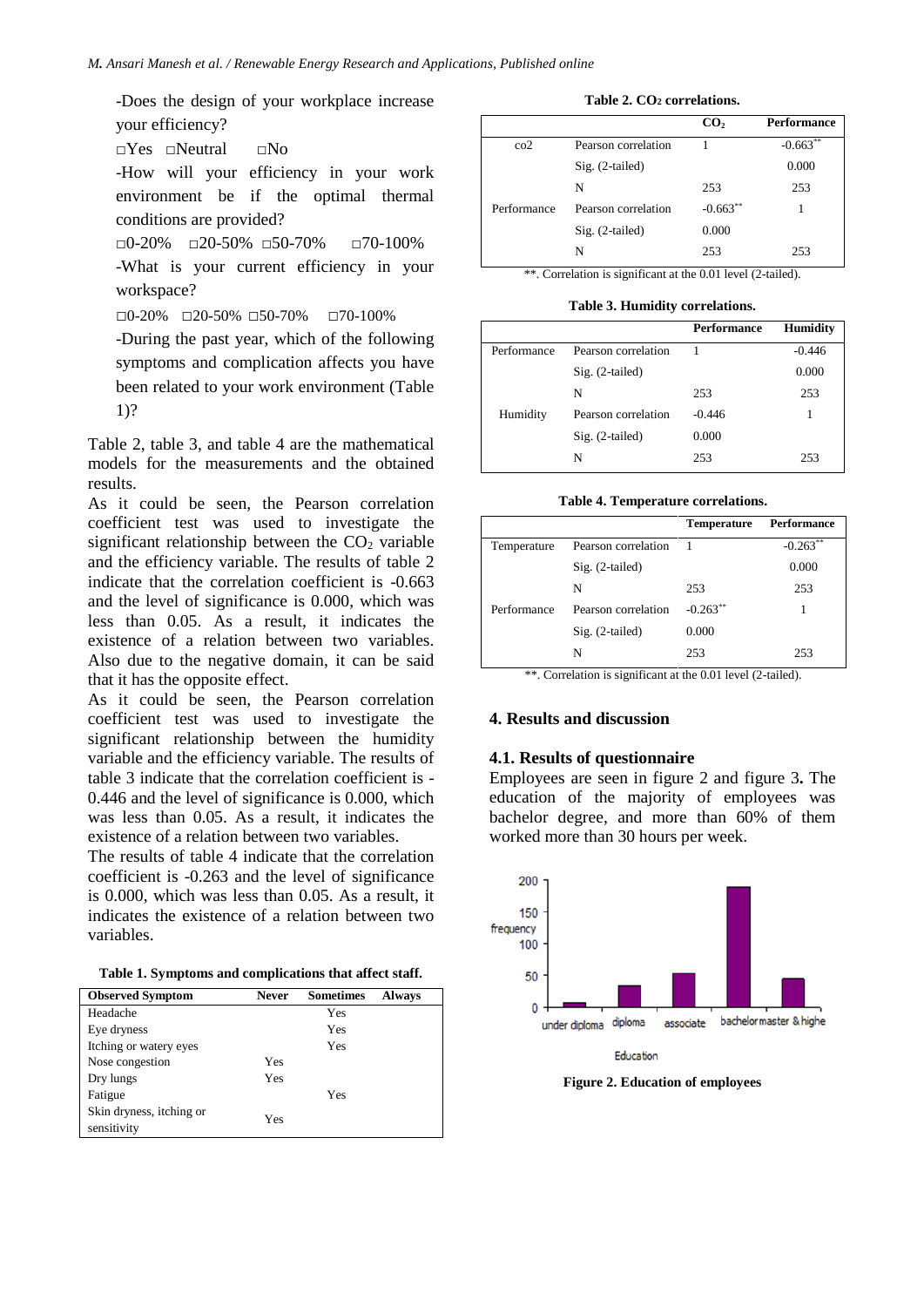

**Figure 3. Age range of employees (most interviews were in 31-50 years age range)**

## **4.1.1. Relationship between efficiency and type of workplace**

The correlation and relationship between two variables are very important in statistics. There are various factors to measure correlation. In some studies, it is not possible to obtain the interval data or if it is possible, they lack the necessary features. In these cases, the raw number can be replaced by rank. If the data was gathered in rank, the Spearman correlation could be used to analyze it. Data analysis and calculation of the Spearman correlation coefficient showed that there was no significant correlation between the efficiency and type of workplace. As table 5 shows, the correlation coefficient of the two variables is - 0.011 and 0.837, which is significant and larger than 0.05. This means that 50.9% of the respondents believe that their efficiency is 50- 70%, i.e., the type of workplace does not affect the efficiency.

**Table 5. Relationship between efficiency and type of workplace.**

| Variable   | Workplace type          |          |
|------------|-------------------------|----------|
|            | Correlation coefficient | $-0.011$ |
| Efficiency | Significance level      | 0.837    |
|            | Number                  | 328      |

## **4.1.2. Relationship between efficiency and satisfaction with thermal condition**

According to table 6, there is a positive and significant correlation between efficiency and satisfaction with thermal conditions.

According to table 6, by calculating the Spearman coefficient for efficiency and satisfaction with the thermal condition, since the correlation coefficient between two variables is 0.736 and the significance level is less than 0.000 (less than 0.05), therefore, there is a significant correlation between the two variables.

**Table 6. Relationship between efficiency and satisfaction with thermal condition.**

| Variable   | <b>Thermal condition</b> |       |
|------------|--------------------------|-------|
|            | Correlation coefficient  | 0.736 |
| Efficiency | Significance level       | 0.000 |
|            | Number                   | 328   |

## **4.1.3. Relationship between efficiency and thermal comfort**

A similar analysis showed that there was a significant correlation between thermal comfort and efficiency (table 7**.** correlation coefficient: 0.133; significance level: 0.016).

**Table 7. Relationship between efficiency and thermal comfort.**

| Variable   | <b>Thermal comfort</b>  |       |
|------------|-------------------------|-------|
|            | Correlation coefficient | 0.133 |
| Efficiency | Significance level      | 0.016 |
|            | Number                  | 328   |

## **4.1.4. Relationship between efficiency and providing optimal thermal conditions**

Calculating the Spearman correlation coefficient between providing optimal thermal conditions and efficiency of the employees indicates that the correlation coefficient between two variables is 0.273 and the significance level is 0.000 (table 8), and therefore, providing the optimal thermal conditions is effective on the efficiency of the employees.

**Table 8. Relationship between efficiency and providing optimal thermal conditions.**

| Variable   | <b>Optimal thermal comfort</b> |       |
|------------|--------------------------------|-------|
|            | Correlation coefficient        | 0.273 |
| Efficiency | Significance level             | 0.000 |
|            | Number                         | 328   |

## **4.1.5. Relationship between efficiency and improving quality of workplace**

According to table 9, improving the quality of the workplace is effective on the efficiency of the employees: the correlation coefficient is 0.310 and the significance level is 0.000; therefore, improving the quality of the workplace is effective on the efficiency.

**Table 9. Relationship between efficiency and providing the quality of workplace.**

| Variable   | <b>Ouality of workspace</b> |       |
|------------|-----------------------------|-------|
|            | Correlation coefficient     | 0.310 |
| Efficiency | Significance level          | 0.000 |
|            | Number                      | 328   |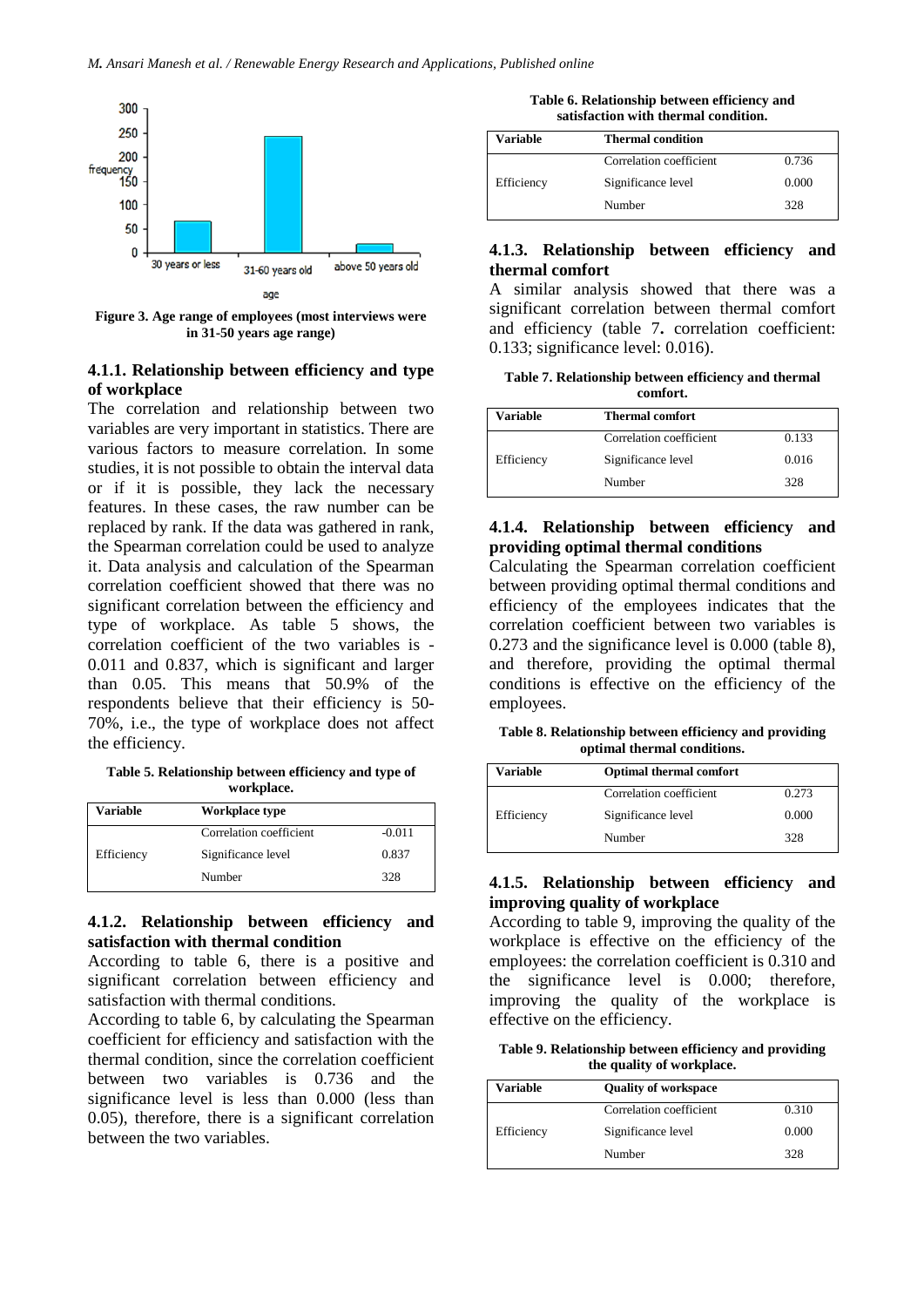#### **4.1.6. Relationship between efficiency and workplace design**

According to table 10, the workplace has effects on the efficiency because the correlation coefficient is 0.278 and the significance level is 0.000.

**Table 10. Relationship between efficiency and workplace design.**

| Variable   | Workspace design        |       |
|------------|-------------------------|-------|
|            | Correlation coefficient | 0.278 |
| Efficiency | Significance level      | 0.000 |
|            | Number                  | 328   |

**4.1.7. Relationship between independent variables (providing optimal thermal conditions, improving quality of workplace and workplace design) (efficiency variables) with dependent variable (efficiency of employees)**

Now the relationship between the independent variables of providing optimal thermal conditions, improving the quality of work environment, and workplace design with the dependent variable of efficiency of employees is studied. A multiple regression model is used for this purpose. Using this regression model, any desired value of the employee efficiency can be predicted using the independent variables of providing optimal thermal conditions, improving the quality of the work environment, and designing the workspace. Since the determining factor of this model is 0.953, we can conclude that the selected regression model explains 95.3% of the changes between the dependent and the independent variables.

By calculating the standard coefficients, it becomes clear which independent variable has the highest effect on the dependent variable. The variable with a higher standard coefficient has the highest effect on the dependent variable (table 11).

**Table 11. The comparison of providing optimal thermal conditions, improving workplace quality, and workplace design.**

|                                         | <b>Ranking</b> | <b>Standard coefficients</b> |
|-----------------------------------------|----------------|------------------------------|
| Providing optimal thermal<br>conditions | 0.445          |                              |
| Improving workplace<br>quality          | 0.397          |                              |
| Workplace design                        | 0.418          |                              |

As seen in table 11, providing the optimal thermal conditions and improving the workplace quality have the highest and lowest effects on efficiency, respectively. Therefore, according to this study, the effective factors on the efficiency are satisfaction with the thermal condition, thermal comfort, providing optimal thermal conditions, workplace design, and improving workplace quality but the workplace type does not affect the efficiency of the employees.

#### **4.2. Results of physical measurements**

Figure 4. The Humidity-efficiency diagram shows that the relationship between these two variables is inverse, and if the humidity is between 18 to 24, the efficiency is over 80-85%, and with increasing humidity, the efficiency decreases below 75%.



**Figure 4. Performance-humidity.**

Figure 5. The CO<sub>2</sub>-efficiency diagram shows that the relationship between these two variables is inverse, and if  $CO<sub>2</sub>$  is below 1000, the efficiency is almost above 80%, and with increasing  $CO<sub>2</sub>$ , the efficiency decreases below 75%.



Figure 6. Temperature-efficiency diagram shows that the relationship between these two variables is inverse, and if the temperature is between 20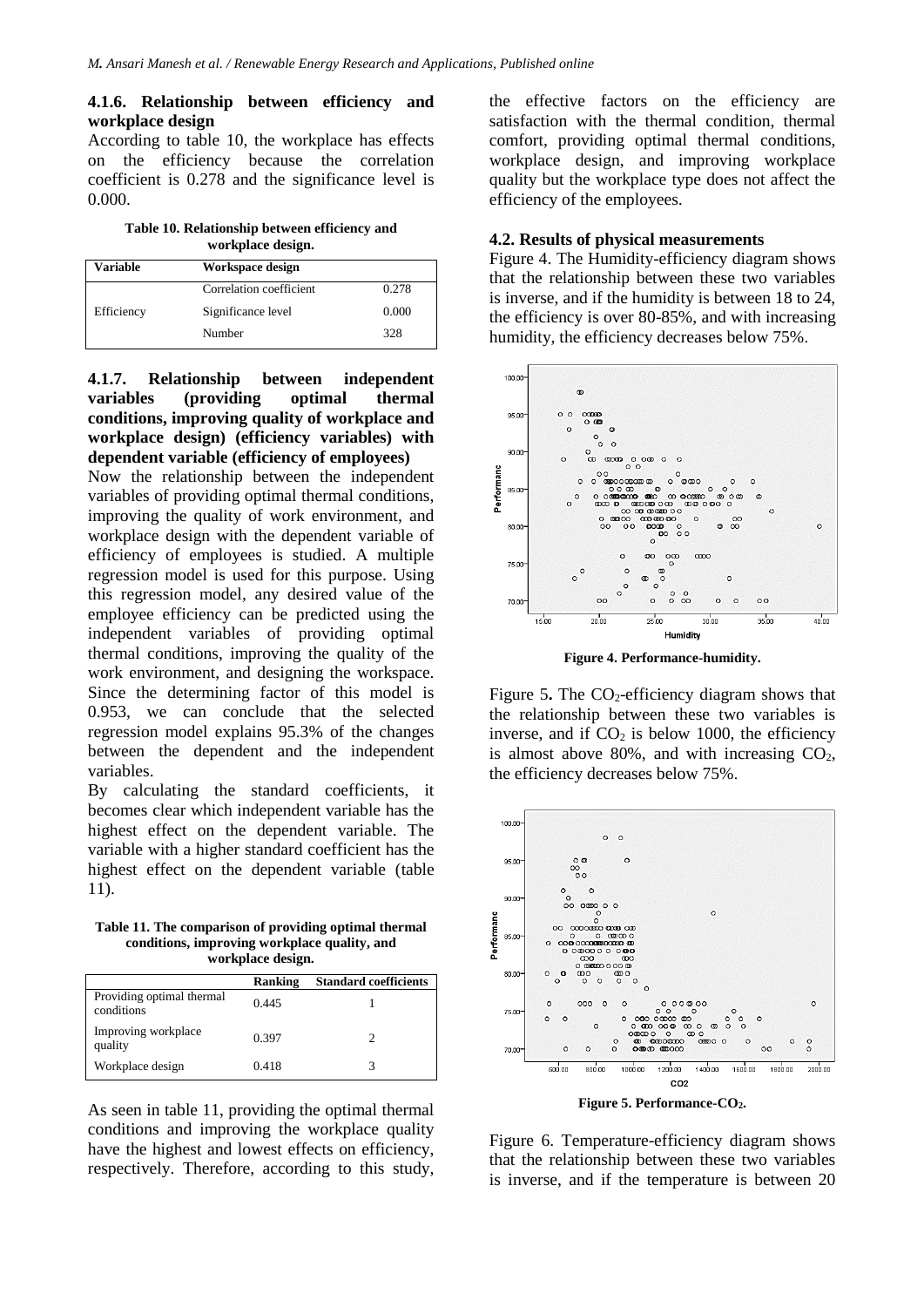degrees to about 26-27 degrees, the efficiency is high, and the efficiency decreases with increasing temperature.



**Figure 6. Performance-temperature.**

#### **5. Conclusion and results**

The studies on hundreds of large office buildings throughout the world have shown that the indoor environmental quality of these buildings is average. Many employees are dissatisfied with their workplace, and many suffer illnesses caused by the buildings. These illnesses affect the efficiency and work time of the employees with significant economic consequences for the countries. In Iran, the lack of necessary standards has led to thermal dissatisfaction and the reduction of productivity of the employees. This research work was conducted about the effective variables on the staff efficiency in offices of the Kermanshah city by using field studies including environmental measurements of temperature, humidity, and carbon dioxide (February 4, 2012 to March 5, 2012) and completing 328 questionnaires ( $N = 328$ ).

#### **5.1. Questionnaire results**

The results of 328 questionnaires  $(N = 328)$ indicated that satisfaction with the thermal condition, thermal comfort, providing optimal thermal conditions, workplace design, and improving quality of workplace were 5 effective parameters on the efficiency. The independent variable of providing optimal thermal condition (standard coefficient: 0.445) and independent variable of improving workplace quality (standard coefficient: 0.397) have the highest and lowest effect on the efficiency of the employees, respectively (Figure 7).



**Figure 7. Parameters with highest effect on efficiency of employees.**

#### **5.2. PhysicalL measurement results**

Physical measurements of temperature, humidity, and carbon dioxide, measured using a Fluke airmeter, and placement of these measurements against performance-related responses showed that as these parameters increased, the efficiency decreased (Figure 8). They have a slow and efficient photo ratio.



**Figure 8. Relation between temperature, humidity, carbon dioxide, and efficiency.**

#### **6. References**

[1]. Behzadi, A. Forough, N. Fani, M. (2021). More secure Iranian energy system: A markal-based energy security model for Iranian energy demand-side. Iranian Journal of Energy and Environment (Iranica), Vol 12, No. 2, pp. 100-108.

[2]. Poukiaei, S.M. Pourfayaz, F. Shirmohammadia, R. Moosavi, and S. Khalilpoor, N. (2021). Potential, Current Status, and Applications of Renewable Energy in Energy Sector of Iran: A Review. Renewable energy research and applications (RERA), Vol. 2, No. 1, pp. 25-49.

[3]. Clements-Croome, D. and L. Baizhan. (2000). Productivity and indoor environment. in Proceedings of Healthy Buildings.

[4]. Goyal, R., Khare, M., and Kumar, P. (2012). Indoor Air Quality: Current Status, Missing Links and